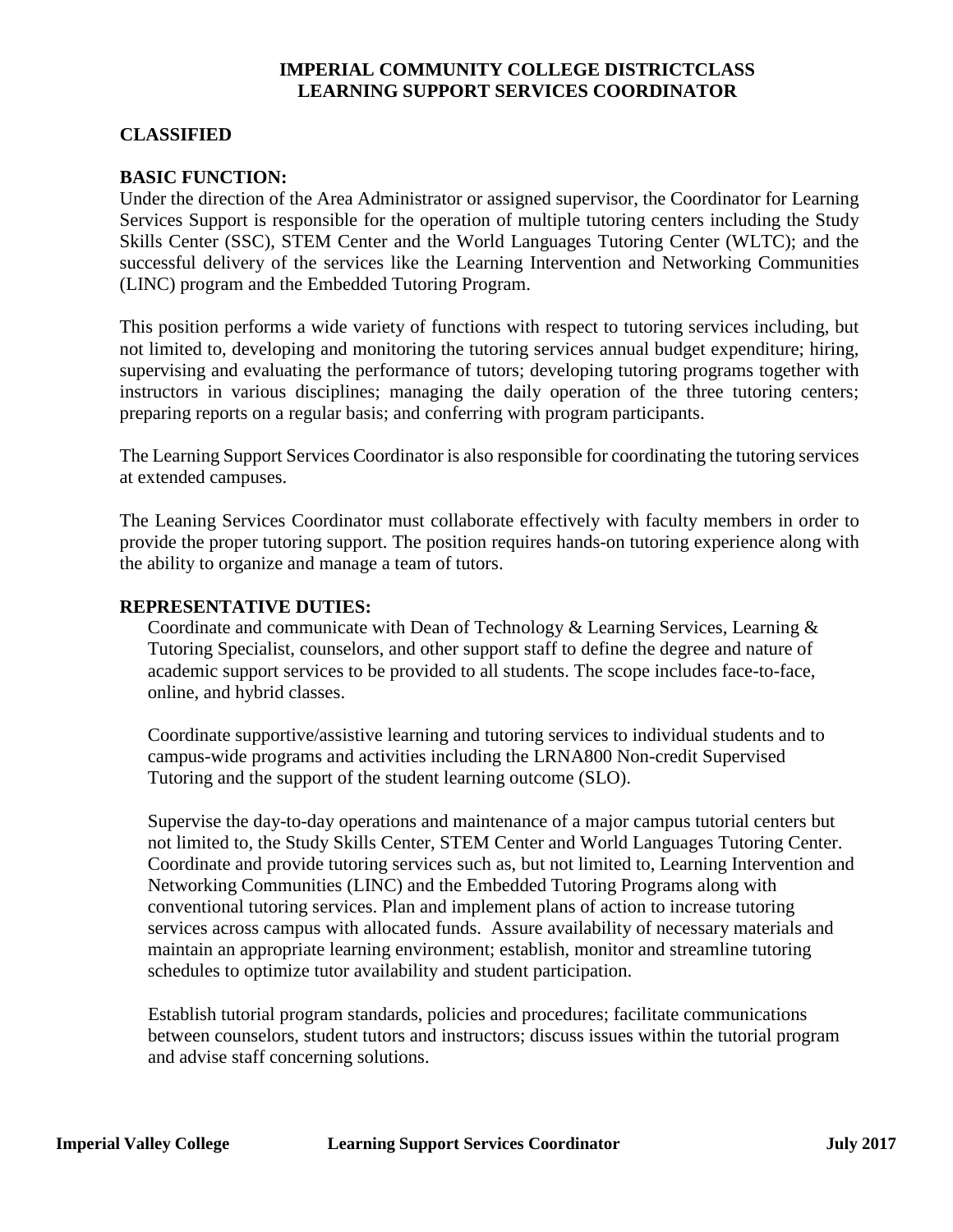Recruit, screen, select, train, assign, evaluate, discipline, promote and terminate tutors; verify employment eligibility as required by federal and state laws and check with applicant references; train and supervise work study students assigned to Tutorial Center.

Communicate with counselors and various program managers in financial aid, Extended Opportunity Program & Services, Disabled Student Programs & Services, student services and related areas to coordinate activities, maintain current knowledge of program and academic requirements, and resolve problems and issues.

Coordinate with Study Equity to target and service specific student populations from programs like Disabled Student Programs & Services (DSP&S), Military and Veteran Success Center, and Student Success and Support Program (SSSP).

Coordinate with grants to the implementation of new services.

Provide information concerning Tutorial activities and services available. Analyze and tabulate student feedback and attendance. Receive requests for special reports and modify existing computer program to tabulate needed results; receive and respond to survey requests from other educational institutions.

Meet and confer with chairpersons from different disciplines across campus specifically English, ESL, and math; establish and implement program standards, policies, and procedures.

Prepare and maintain records of students tutored in all programs including LRNA 800; tabulate and report time of students in special programs; monitor absences; operate a computer to input and tabulate attendance for various reports; establish files for individual students.

Prepare and maintain records related to program budgets; prepare State funding reports and distribute as appropriate; prepare periodic and ad hoc reports to program participation and activities monitor and verify expenditures; analyze budget and make recommendations.

Meet with tutorial staff and sub-program staff to provide information concerning upcoming activities and events; orient new tutors concerning tutorial services program policies and procedures.

Evaluate tutorial program activities on a periodic basis; solicit feedback, recommendations and evaluations from faculty members relevant to the program and tutors; propose and implement changes to the program as needed.

Coordinate workshops and personalized study skills sessions for students to assist them in their academic endeavors with programs like Learning Intervention and Networking Communities (LINC), library use, and other areas which facilitate student success; conduct tours and student orientations as required.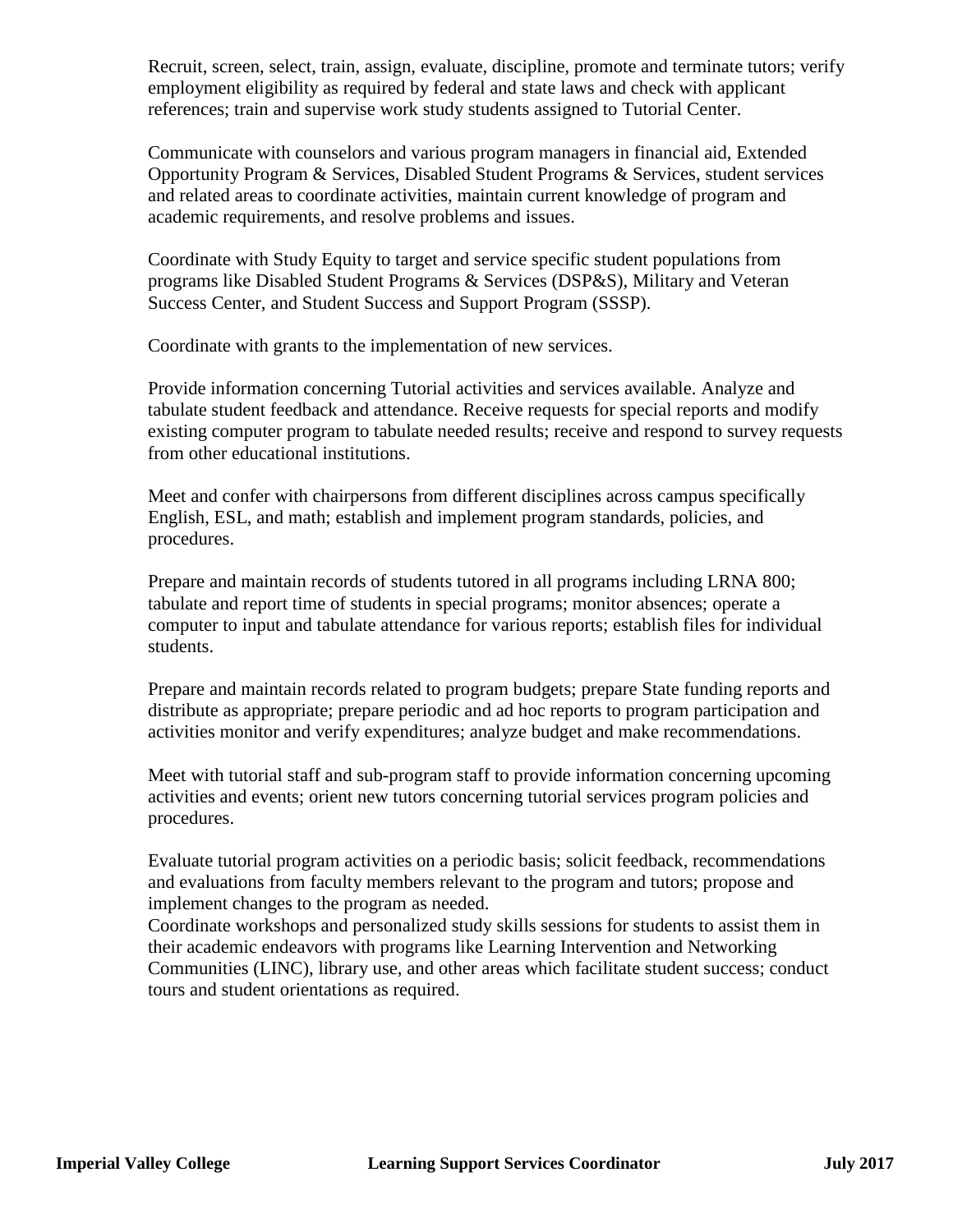Prepare and submit Peer Tutor, Apprentice Tutor, and Professional Expert payroll information to the Human Resources Office; Identify tutor and project specialist pay range assignment and pay adjustments.

Operate, demonstrate and assure proper operation of lab equipment, including computers software to increase productivity of tutors and retention level of students.

Participate in the review, selection and adaptation of instructional materials for the Tutorial Center.

Meet and confer with the Head Tutors and students to resolve specific problems; determine appropriate writing tutors and schedule tutoring time; orient new tutors concerning policies and procedures.

Assist Library personnel when needed.

Assist math students with assignments from both traditional classroom sections and math lab computer-assisted instruction.

Assist students with various software and hardware related questions.

Install, configure, and maintain computer application software for Tutoring center.

Assist Learning Services in the development and implementation of goals, objectives, policies, and priorities for the lab.

Serve on departmental/college committees.

Demonstrate sensitivity to and understanding of diverse academic, socioeconomic, cultural, disability, and ethnic backgrounds of community college students.

Coordinate Conversational classes for second language students.

Coordinate Test Proctoring Services. Coordinate with students, instructors, Disabled Student Programs & Services (DSP&S), and community members test proctoring services.

Perform other related duties as assigned.

## **KNOWLEDGE AND ABILITIES:**

The knowledge of the Coordinator for Learning Services Support needs to evolve with the advancement of information technology. Currently, the following knowledge is required:

## **KNOWLEDGE OF:**

Project management, including principles, practices and procedures of. Philosophy and objectives of tutorial services. Principles and practices of training and supervision. Effective tutoring methods and techniques.